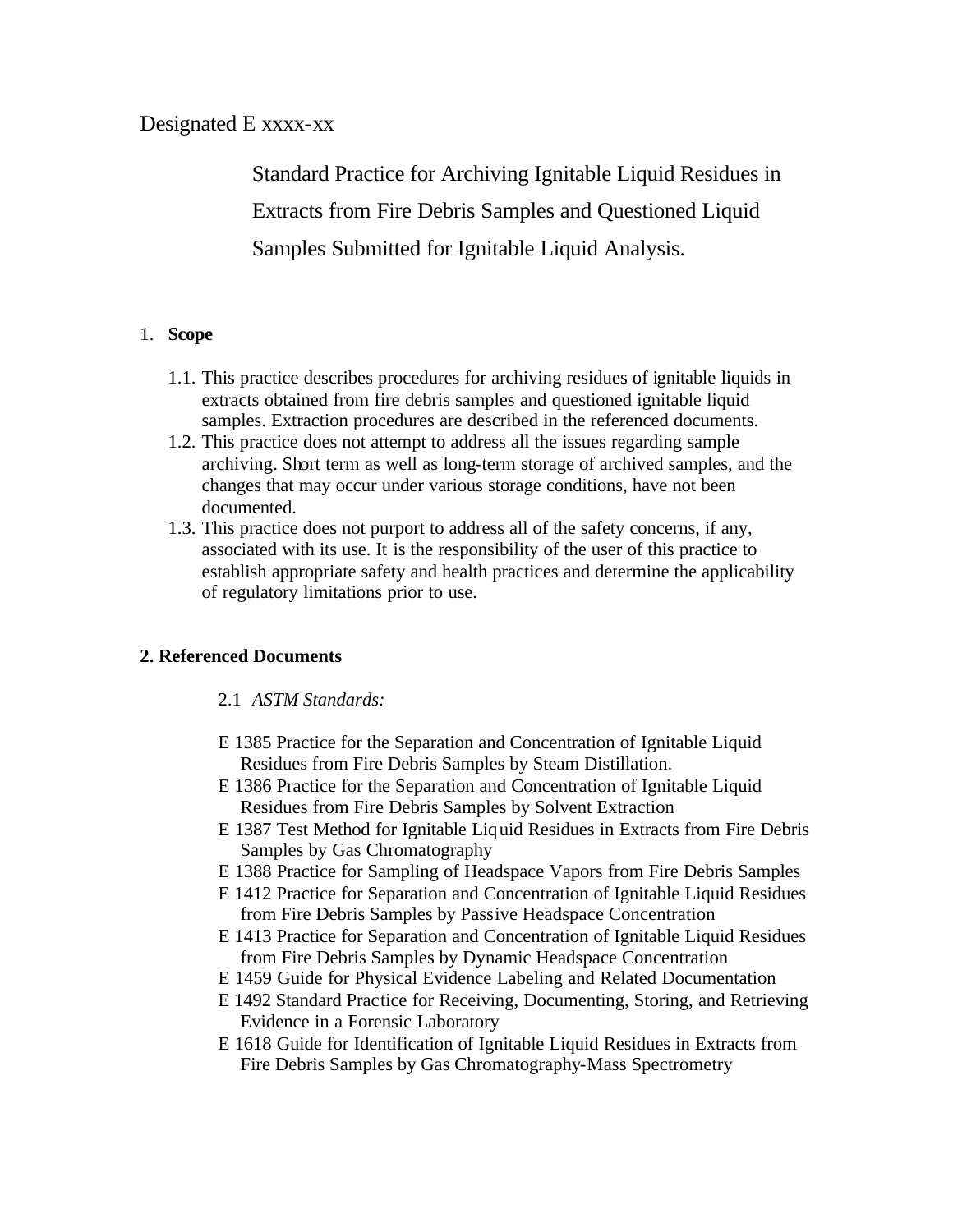E XXXX Practice for the Separation and Concentration of Ignitable Liquid Residues form Fire Debris Samples by Solid Phase Micro Extraction (SPME)

### **3. Summary of Practice**

3.1. Extracts obtained from fire debris samples and questioned liquids analyzed for

the presence of ignitable liquid residues are retained and archived for re-analysis.

### **4. Significance and Use:**

- 4.1. Whenever possible, fire debris extracts should be retained for potential reanalysis. This practice is designed as an effort to preserve fire debris sample extracts.
- 4.2. The archiving of extracts recovered from fire debris or liquids submitted in a fire investigation provide a mechanism to preserve the extracts and liquids for reanalysis if required or requested.
- 4.3. This practice addresses the following concerns:
	- 4.3.1. Container failure, sample loss, and/or degradation which may occur over a period of time.
	- 4.3.2. The destructive nature of some extraction procedures which may preclude re-analysis.

# **5. Materials**

- 5.1. Air tight, volatile free storage containers.
	- 5.1.1. Septum crimp seal vials with Teflon lined seals.
	- 5.1.2. Screw cap glass vials with Teflon lined seals.
	- 5.1.3. Polymer evidence bags.
- 5.2. Adsorption media
	- 5.2.1. Activated charcoal (coconut).
	- 5.2.2. Activated charcoal strip.

### 6. **Procedures**

6.1. *Passive Headspace Concentration with Activated Charcoal (E1412)*

# **6.1.1. Single strip adsorption.**

6.1.1.1.After adsorption and prior to elution, cut the strip in half. One half of the strip is used for analysis, place the remaining half in an appropriate container for archiving.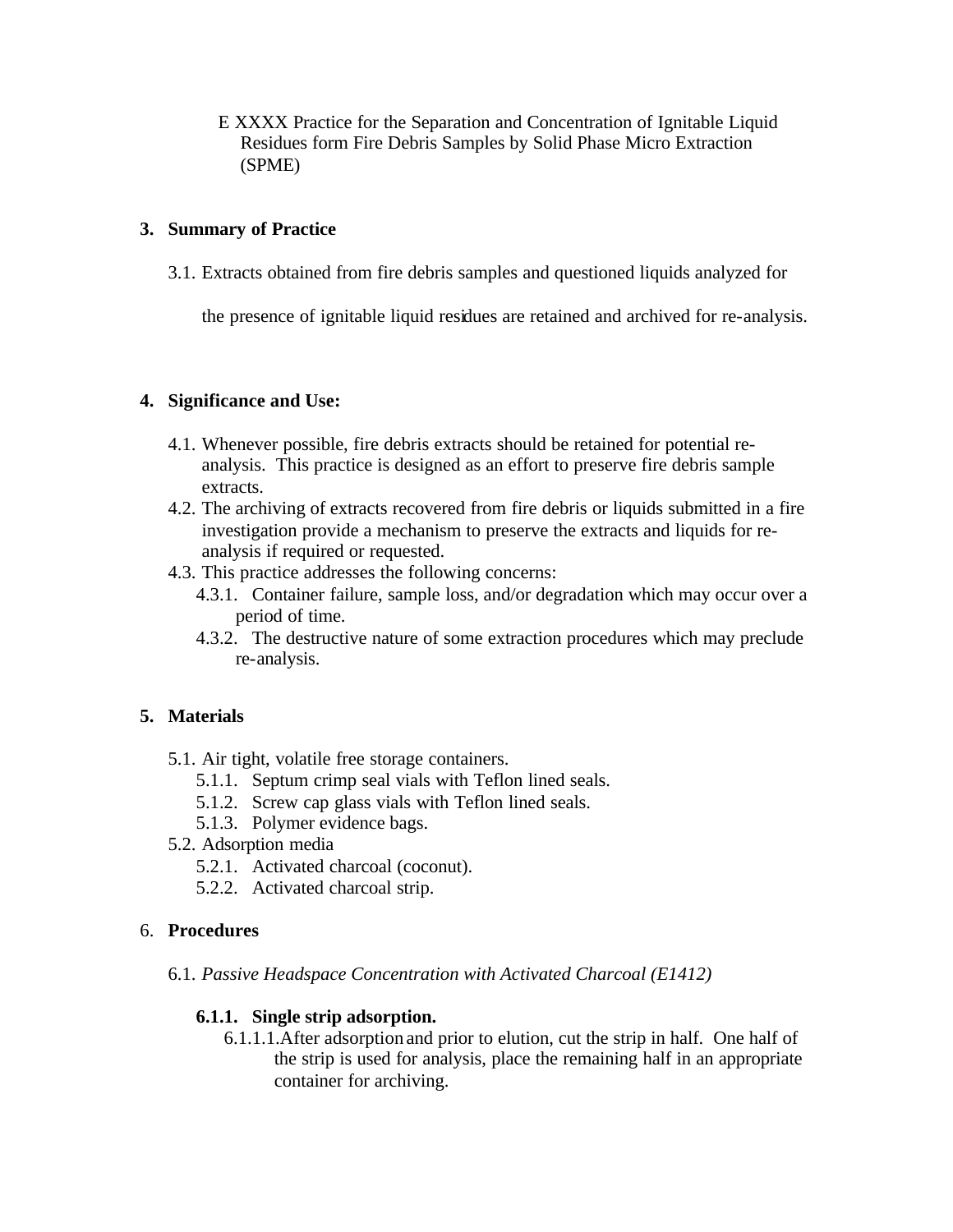- 6.1.1.2.Alternatively, upon completion of analysis, the eluted and analyzed sample may be retained for archiving. The extract is re-adsorbed onto the charcoal strip by allowing the eluant to evaporate. Store the charcoal strip in an appropriate container for archiving.
- 6.1.2. Two strip adsorption.
	- 6.1.2.1.After adsorption, one strip is used for analysis. Place the second strip in an appropriate container for archiving. Note: this procedure requires that the two strips be adsorbed simultaneously.
- 6.2 *Dynamic Headspace (E1413)*
	- 6.2.1 After analysis, re-adsorb any remaining extract on an adsorption media in an appropriate container for archiving. The extract is readsorbed onto the adsorbent by allowing the eluant to evaporate.
- 6.3 *Solvent Extraction (E1386)*
	- 6.3.1 After analysis, adsorb any remaining extract on an adsorption media in an appropriate container for archiving. The extract is adsorbed onto the adsorbent by allowing the extraction solvent to evaporate.
- 6.4 *Steam Distillation* (E1385)
	- 6.4.1 Place the liquid extract or an aliquot of the liquid extract in an appropriate container for archiving.
	- 6.4.2 Alternatively, adsorb any remaining extract on an adsorption media in an appropriate container for archiving. The extract is adsorbed onto the adsorbent by allowing the extraction solvent to evaporate.
- *6.5 Liquid Samples*
	- 6.5.1 Place the liquid, extract, or an aliquot of the liquid in an appropriate container for archiving.
	- 6.5.2 Alternatively, adsorb an aliquot of the liquid or extract on an adsorption media in an appropriate container for archiving.
- 6.6 *SPME and Headspace Sampling (EXXXX, E1388)*
	- 6.6.1 Extracts using these sampling techniques are consumed by the analysis and are not amenable to archiving
	- 6.6.2 Alternative sampling methods may be used for the preservation of an extract for archiving purposes.
- 7 **Storage of Samples**